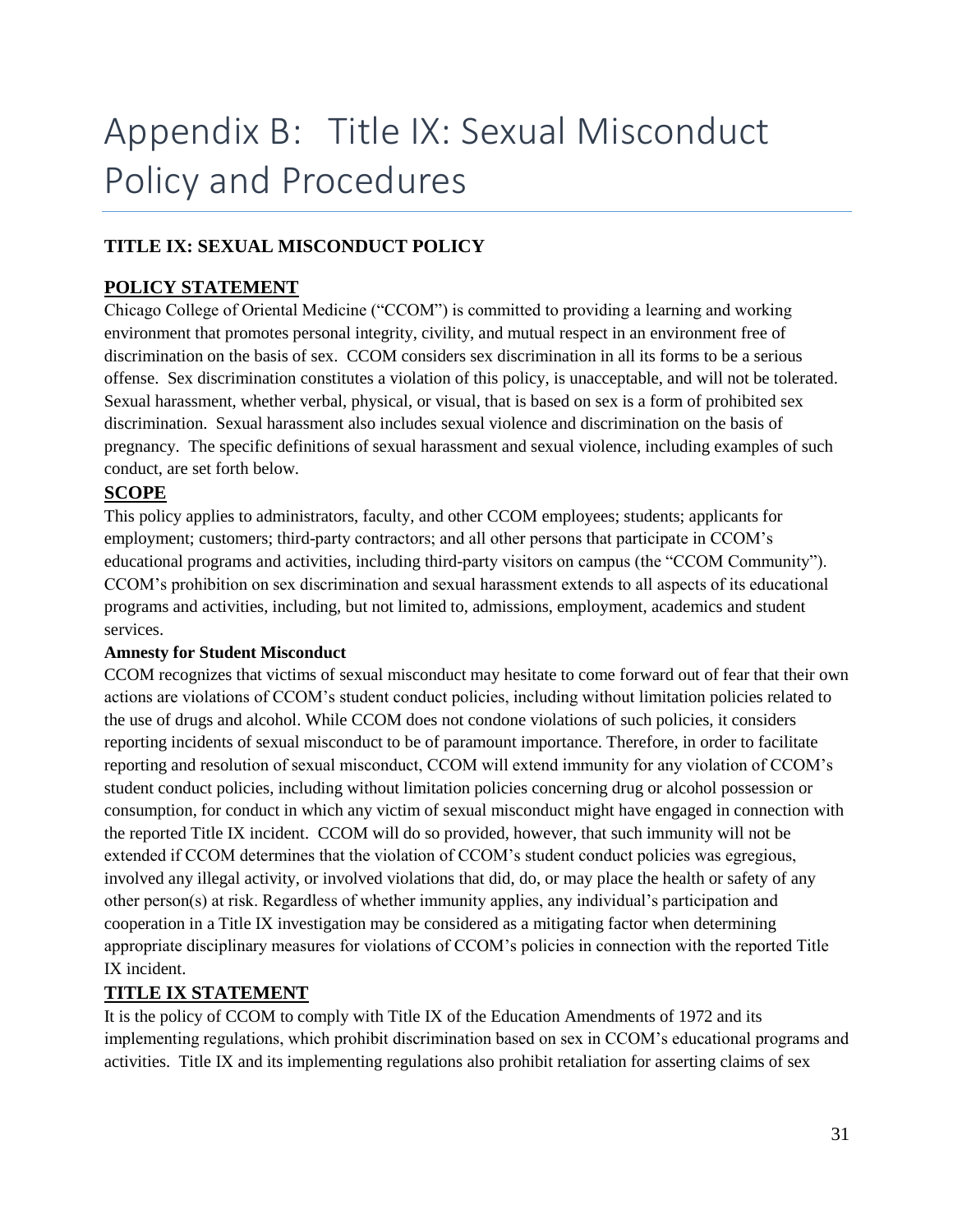discrimination. CCOM has designated certain officials to oversee compliance with Title IX.<sup>1</sup> Specifically, CCOM has designated the following Title IX Coordinator to coordinate its compliance with Title IX and to receive inquiries regarding Title IX, including complaints of sex discrimination:

# Title IX Coordinator Bo Yang Chicago College of Oriental Medicine 180 N. Wabash, Suite 801 Chicago, IL 60601 312-368-0900

# Bo.yang@ccoom.org

A person may also file a complaint of sex discrimination with the United States Department of Education's Office for Civil Rights regarding an alleged violation of Title IX by visiting:

[https://www2.ed.gov/about/offices/list/ocr/complaintintro.html,](https://www2.ed.gov/about/offices/list/ocr/complaintintro.html) or by calling: 1-800-421-3481.

# **SEXUAL HARASSMENT**

#### **Definition of Sexual Harassment**

Sexual advances, requests for sexual favors, and other verbal, physical, or visual conduct of a sexual nature constitute sexual harassment when:

- Submission to such conduct is made or threatened to be made, either explicitly or implicitly, a term or condition of an individual's employment or education;
- Submission to or rejection of such conduct by an individual is used or threatened to be used as the basis for academic or employment decisions affecting that individual; or
- Such conduct has the purpose or effect of substantially interfering with an individual's academic or professional performance or creating what a reasonable person would perceive as an intimidating, hostile, or offensive employment, education, or living environment.

#### **Examples of Sexual Harassment**

Some examples of sexual harassment include:

- Pressure for a dating, romantic, or intimate relationship
- Unwelcome touching, kissing, hugging, or massaging
- Pressure for sexual activity
- Unnecessary references to parts of the body
- Sexual innuendos or sexual humor
- Obscene gestures
- Sexual graffiti, pictures, or posters
- Sexually explicit profanity
- Asking about, or telling about, sexual fantasies
- E-mail and Internet use that violates this policy
- Sexual violence (as defined below)

Further examples of sexual harassment may be found in the Frequently Asked Questions (see page 11 below).

#### **Sexual Violence**

 $\overline{a}$ 

<sup>&</sup>lt;sup>1</sup> At the time of publication of this policy, the officials named serve in the roles identified. If during the course of the 2019-2021 year the officials leave their current employment role, the person who assumes their role also will assume their campus security authority related responsibilities. TBI updates this policy on an annual basis.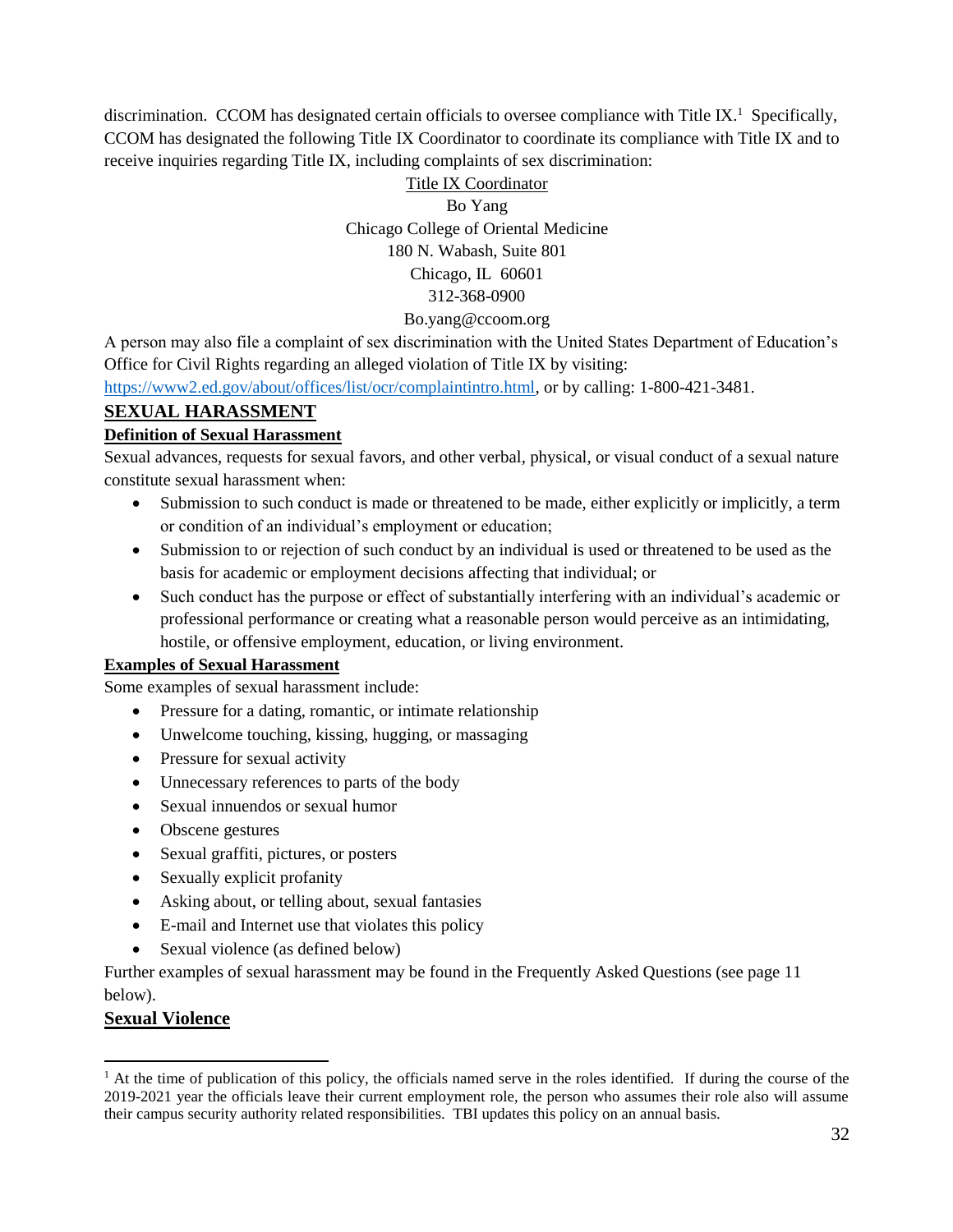# The Definition of Sexual Violence

Sexual violence is a form of prohibited sexual harassment. Sexual violence includes physical sexual acts perpetrated against a person's will or where a person is incapable of giving consent because of his or her temporary or permanent mental or physical incapacity or because of his or her youth.

#### Examples of Sexual Violence

Some examples of sexual violence include:

- Rape or sexual assault: sexual intercourse (anal, oral, or vaginal) by a man or woman upon a man or woman without consent
- Unwilling sexual penetration (anal, vaginal, or oral) with any object or body part that is committed by force, threat, or intimidation
- Sexual touching with an object or body part, by a man or woman upon a man or woman, without consent
- Sexual touching with an object or body part, by a man or woman upon a man or woman, committed by force, threat, or intimidation
- Prostituting another student or employee
- Non-consensual video or audio-taping of sexual activity
- Knowingly transmitting a sexually transmitted disease to another

Further examples of sexual violence may be found in the Frequently Asked Questions (see page 11 below).

#### **Sexual Misconduct**

Collectively, sex discrimination, sexual harassment, and sexual violence will be referred to as "sexual misconduct" through the remainder of this policy and the complaint resolution procedures.

#### **Definition of Consent**

Lack of consent is a critical factor in determining whether sexual violence has occurred. Consent is informed, freely given, and mutually understood. Consent requires an affirmative act or statement by each participant. Consent is not passive.

- If coercion, intimidation, threats, and/or physical force are used, there is no consent.
- If a person is mentally or physically incapacitated or impaired by alcohol or drugs such that the person cannot understand the fact, nature, or extent of the sexual situation, there is no consent.
- If a person is asleep or unconscious, there is no consent.
- Consent to one form of sexual activity does not imply consent to other forms of sexual activity.
- Consent can be withdrawn. A person who initially consents to sexual activity is deemed not to have consented to any sexual activity that occurs after he or she withdraws consent.

#### **Domestic Violence, Dating Violence, and Stalking**

The crimes of domestic violence, dating violence and stalking can also constitute a form of sexual misconduct when motivated by a person's sex. These crimes, no matter the motivation behind them, are a violation of this policy.

Domestic Violence - "Domestic violence" includes felony or misdemeanor crimes of violence committed by a current or former spouse or intimate partner of a victim, by a person with whom the victim shares a child in common, by a person who is cohabitating with or has cohabitated with the victim as a spouse or intimate partner, by a person similarly situated to a spouse or the victim under the domestic or family violence laws of the jurisdiction […], or by any other person against an adult or youth victim who is protected from that person's acts under the domestic or family violence laws of the jurisdiction.

For state law definitions covering domestic violence see: 750 ILCS 60/) Illinois Domestic Violence Act of 1986; also see<http://www.illinoisattorneygeneral.gov/women/idva.pdf>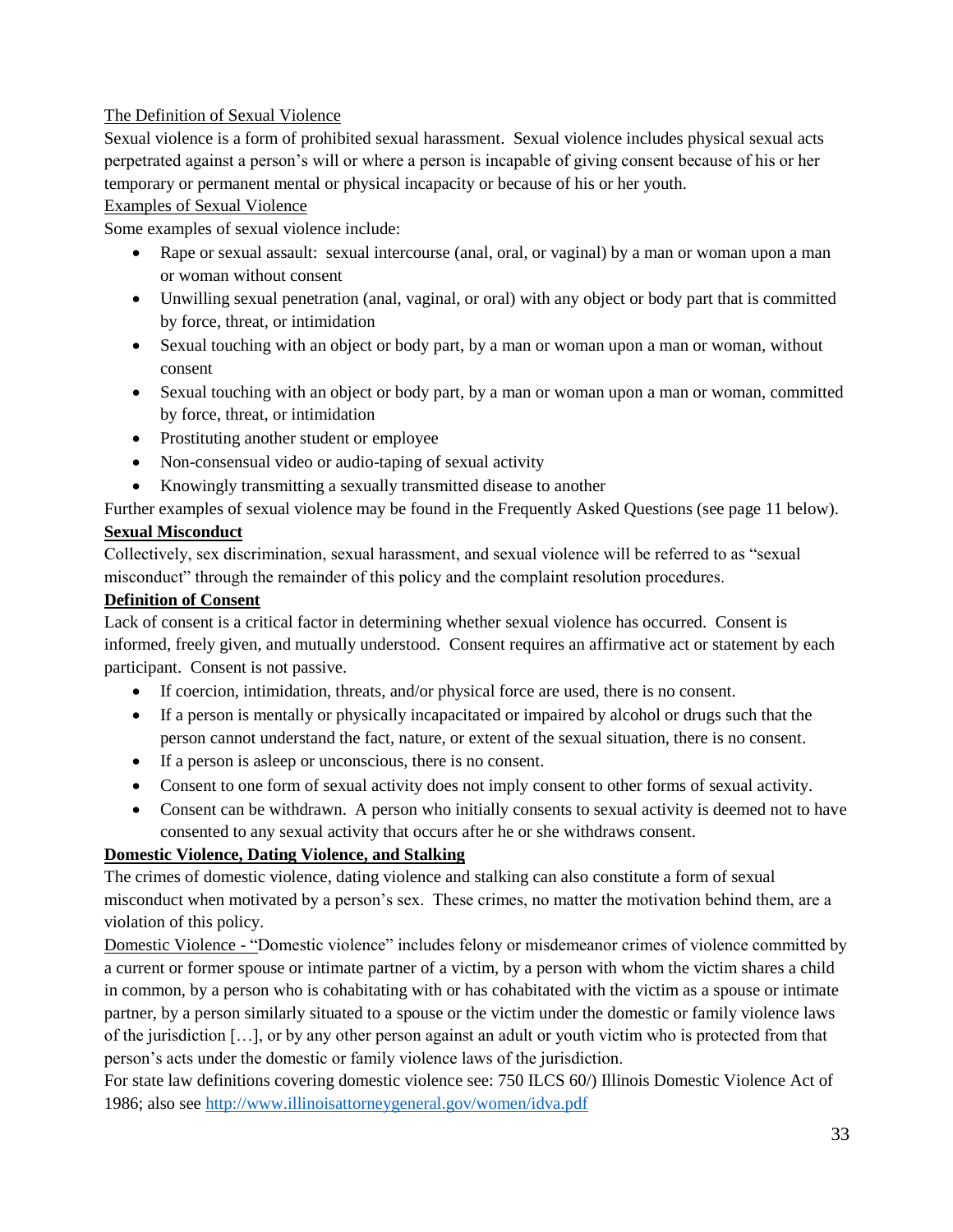Dating Violence - "Dating violence" means violence committed by a person:

(A) who is or has been in a social relationship of a romantic or intimate nature with the victim; and

(B) where the existence of such a relationship shall be determined based on a consideration of the following factors:

- (i) The length of the relationship.
- (ii) The type of relationship.
- (iii) The frequency of interaction between the persons involved in the relationship.

For state law definitions covering dating violence see: 750 ILCS 60 - Illinois Domestic Violence Act of 1986; also see<http://www.illinoisattorneygeneral.gov/women/idva.pdf>

Stalking -"Stalking" means engaging in a course of conduct directed at a specific person that would cause a reasonable person to:

- (A) fear for his or her safety or the safety of others; or
- (B) suffer substantial emotional distress.

For state law definitions covering domestic violence see: 720 ILCS 5/12-7.3 (Stalking); 720 ILCS 5/12-7.4 (Aggravated Stalking) and 720 ILCS 5/12-7.5 (Cyberstalking); see also

<http://www.illinoisattorneygeneral.gov/women/IllinoisLawCanProtectYouFromStalking.pdf>

It is clear that bullying and harassment of LGBT or Gender Non-Conforming students, that is gender-based harassment, meaning harassment or bullying because a student does not conform to stereotyped notions of masculinity or femininity, is covered by Title IX.

# **ROLES AND RESPONSIBILITIES**

#### **Title IX Coordinator**

It is the responsibility of the Title IX Coordinator to coordinate dissemination of information and education and training programs to: (1) assist members of CCOM community in understanding that sexual misconduct is prohibited by this policy; (2) ensure that investigators are trained to respond to and investigate complaints of sexual misconduct; (3) ensure that employees and students are aware of the procedures for reporting and addressing complaints of sexual misconduct; and (4) to implement the Complaint Resolution Procedures or to designate appropriate persons for implementing the Complaint Resolution Procedures.

# **Administrators and Deans,**

It is the responsibility of administrators, and deans to:

- Inform employees under their direction or supervision of this policy
- Work with the Title IX Coordinator to implement education and training programs for employees and students
- Notify the Title IX Coordinator if they receive reports, witness, or otherwise learn of complaints of sexual misconduct.
- Implement any corrective actions that are imposed as a result of findings of a violation of this policy

#### **All Employees**

It is the responsibility of all employees to review this policy and comply with it.

#### **Students**

It is the responsibility of all students to review this policy and comply with it.

# **CCOM**

When CCOM is aware that a member of CCOM Community may have been subjected to or affected by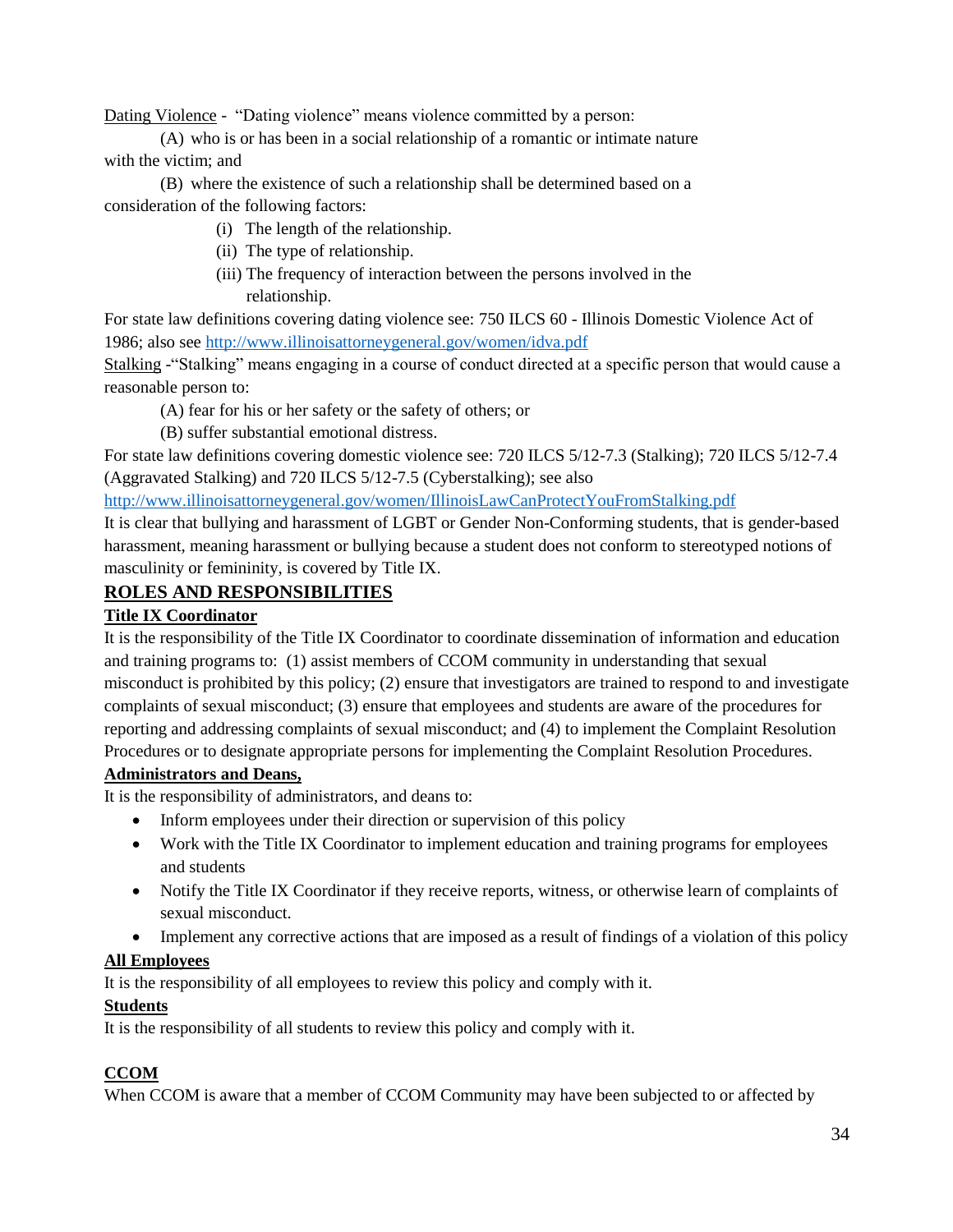conduct that violates this policy, CCOM will take prompt action, including a review of the matter and, if necessary, an investigation and appropriate steps to stop and remedy the sexual misconduct. CCOM will act in accordance with its Procedures to Resolve Complaints under CCOM's Title IX Policy

# **COMPLAINTS**

# **Making a Complaint**

### Faculty and Employees

All CCOM faculty and employees have a duty to report sexual misconduct to the Title IX Coordinator. Students and Other Persons

Students who wish to report sexual misconduct should file a complaint with the Title IX Coordinator. Students and other persons may also file a complaint with the United States Department of Education's Office for Civil Rights, as set forth in Section III above.

# Content of the Complaint

So that CCOM has sufficient information to investigate a complaint, the complaint should include: (1) the  $date(s)$  and time(s) of the alleged conduct; (2) the names of all person(s) involved in the alleged conduct, including possible witnesses; (3) all details outlining what happened; and (4) contact information for the complainant so that CCOM may follow up appropriately. A complainant will be given a copy of the document titled "Explanation of Rights and Options After Filing a Complaint Under the Title IX: Sexual Misconduct Policy." (Last Page of this document)

# Conduct that Constitutes a Crime

Any person who wishes to make a complaint of sexual misconduct that also constitutes a crime—including sexual violence, domestic violence, dating violence, or stalking—is encouraged to make a complaint to local law enforcement. If requested, CCOM will assist the complainant in notifying the appropriate law enforcement authorities. In the event of an emergency, please contact 911. A victim may decline to notify such authorities.

# Special Guidance Concerning Complaints of Sexual Violence, Domestic Violence, Dating Violence, or Stalking

If you are the victim of sexual violence, domestic violence, dating violence, or stalking, do not blame yourself. These crimes are never the victim's fault. When physical violence of a sexual nature has perpetrated against you, CCOM recommends that you immediately go to the emergency room of a local hospital and contact local law enforcement, in addition to making a prompt complaint under this policy. If you are the victim of sexual violence, domestic violence, or dating violence, do everything possible to preserve evidence by making certain that the crime scene is not disturbed. Preservation of evidence may be necessary for proof of the crime or in obtaining a protection order. Victims of sexual violence, domestic violence, or dating violence should not bathe, urinate, douche, brush teeth, or drink liquids until after they are examined and, if necessary, a rape examination is completed. Clothes should not be changed. When necessary, seek immediate medical attention at an area hospital and take a full change of clothing, including shoes, for use after a medical examination.

It is also important to take steps to preserve evidence in cases of stalking, to the extent such evidence exists. In cases of stalking, evidence is more likely to be in the form of letters, emails, text messages, etc. rather than evidence of physical contact and violence.

Once a complaint of sexual violence, domestic violence, dating violence, or stalking is made, the complainant has several options such as, but not limited to:

- contacting parents or a relative
- seeking legal advice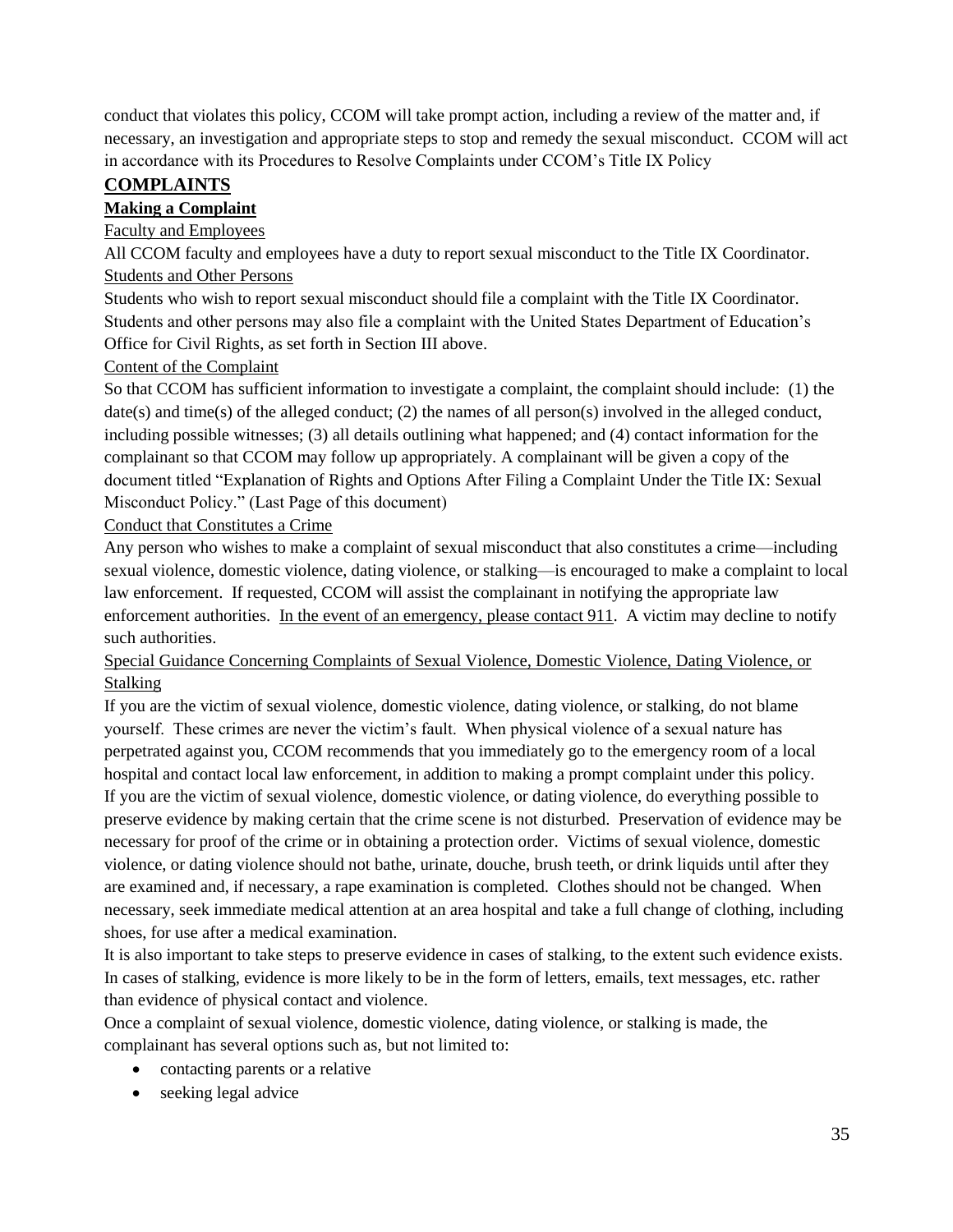- seeking personal counseling (always recommended)
- pursuing legal action against the perpetrator
- pursing disciplinary action
- requesting that no further action be taken

# Vendors, Contractors, and Third-Parties

This policy applies to the conduct of vendors, contractors, and third parties. Persons who believe they have been subject to sexual misconduct in violation of this policy should make a complaint in the manner set forth in this section.

# Retaliation

It is a violation of this policy to retaliate against any member of CCOM Community who reports or assists in making a complaint of sexual misconduct or who participates in the investigation of a complaint in any way. Persons who believe they have been retaliated against in violation of this policy should make a complaint in the manner set forth in this section.

#### Protecting the Complainant

Pending final outcome of an investigation in accordance with the Complaint Resolution Procedures, CCOM will take steps to protect the complainant from further discrimination or harassment. This may include assisting and allowing the complainant to change his or her academic, transportation or work situation if options to do so are reasonably available (e.g., changes to academic schedule). Such changes may be available regardless of whether the victim chooses to report the crime to campus police or local law enforcement.

If a complainant has obtained a temporary restraining order or other no contact order against the alleged perpetrator from a criminal, civil, or tribal court, the complainant should provide such information to the Title IX Coordinator. CCOM will take all reasonable and legal action to implement the order.

#### **Timing of Complaints**

CCOM encourages persons to make complaints of sexual misconduct as soon as possible because late reporting may limit CCOM's ability to investigate and respond to the conduct complained of.

#### **Investigation and Confidentiality**

All complaints of sexual misconduct will be promptly and thoroughly investigated in accordance with the Complaint Resolution Procedures (see page 17 below), and CCOM will take disciplinary action where appropriate. CCOM will make reasonable and appropriate efforts to preserve an individual's privacy and protect the confidentiality of information when investigating and resolving a complaint. However, because of laws relating to reporting and other state and federal laws, CCOM cannot guarantee confidentiality to those who make complaints.

In the event a complainant requests confidentiality or asks that a complaint not be investigated, CCOM will take all reasonable steps to investigate and respond to the complaint consistent with the request for confidentiality or request not to pursue an investigation. If a complainant insists that his or her name not be disclosed to the alleged perpetrator, CCOM's ability to respond may be limited. CCOM reserves the right to initiate an investigation despite a complainant's request for confidentiality in limited circumstances involving serious or repeated conduct or where the alleged perpetrator may pose a continuing threat to CCOM Community.

# **Resolution**

If a complaint of sexual misconduct is found to be substantiated, CCOM will take appropriate corrective and remedial action. Students, faculty, and employees found to be in violation of this policy will be subject to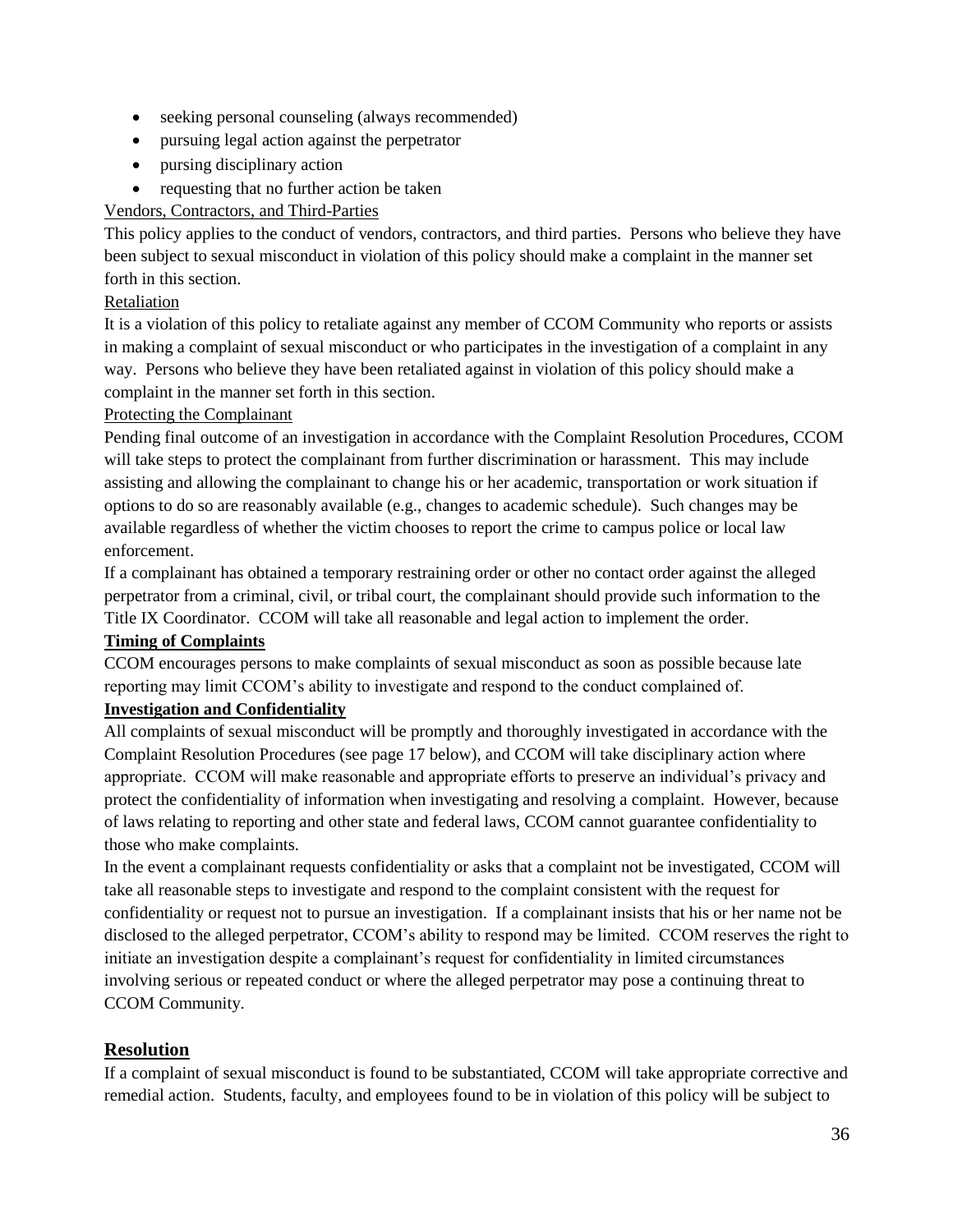discipline up to and including written reprimand, suspension, demotion, termination, or expulsion. Affiliates and program participants may be removed from CCOM programs and/or prevented from returning to campus. Remedial steps may also include counseling for the complainant, academic, transportation, work, or living accommodations for the complainant, separation of the parties, and training for the respondent and other persons.

# **Bad Faith Complaints**

While CCOM encourages all good faith complaints of sexual misconduct, CCOM has the responsibility to balance the rights of all parties. Therefore, if CCOM's investigation reveals that a complaint was knowingly false, the complaint will be dismissed and the person who filed the knowingly false complaint may be subject to discipline.

# **ACADEMIC FREEDOM**

While CCOM is committed to the principles of free inquiry and free expression, sexual misconduct is neither legally protected expression nor the proper exercise of academic freedom.

# **EDUCATION**

Because CCOM recognizes that the prevention of sexual misconduct, as well as domestic violence, dating violence, and stalking, is important, it offers educational programming to a variety of groups such as: campus personnel; incoming students and new employees participating in orientation; and members of student organizations. Among other elements, such training will cover relevant definitions, procedures, and sanctions; will provide safe and positive options for bystander intervention; and will provide risk reduction information, including recognizing warning signs of abusive behavior and how to avoid potential attacks. To learn more about education resources, please contact the Title IX Coordinator.

# **FREQUENTLY ASKED QUESTIONS**

#### **What are some additional examples of sexual harassment?**

Sexual harassment is a form of prohibited sex discrimination. CCOM's policies protect men and women equally from sexual harassment, including harassment by members of the same sex. Staff, faculty, and students are protected from sexual harassment by any other staff, faculty, student, or contractor. Examples of kinds of conduct that constitute sexual harassment include, but are not limited to, the following:

- Engaging in unwelcome sexual advances
- Leering or staring at someone in a sexual way, such as staring at a person's breasts or groin
- Sending sexually explicit emails or text messages
- Telling unwelcome, sexually-explicit jokes
- Displaying sexually suggestive or lewd photographs, videos, or graffiti
- Making unwelcome and unwanted physical contact, such as rubbing, touching, pinching, or patting
- Making unwelcome and suggestive sounds, such as "cat calls" or whistling
- Commenting on a person's dress in a sexual manner
- Making sexual gestures
- Repeatedly asking someone for a date after the person has expressed disinterest
- Giving unwelcome personal gifts such as flowers, chocolates, or lingerie that suggest the desire for a romantic relationship
- Telling another person of one's sexual fantasies, sexual preferences, or sexual activities
- Commenting on a person's body, gender, sexual relationships, or sexual activities
- Using sexually explicit profanity

#### **What should I do if I have been sexually harassed?**

CCOM encourages you to report sexual harassment as soon as possible. Ignoring sexual harassment does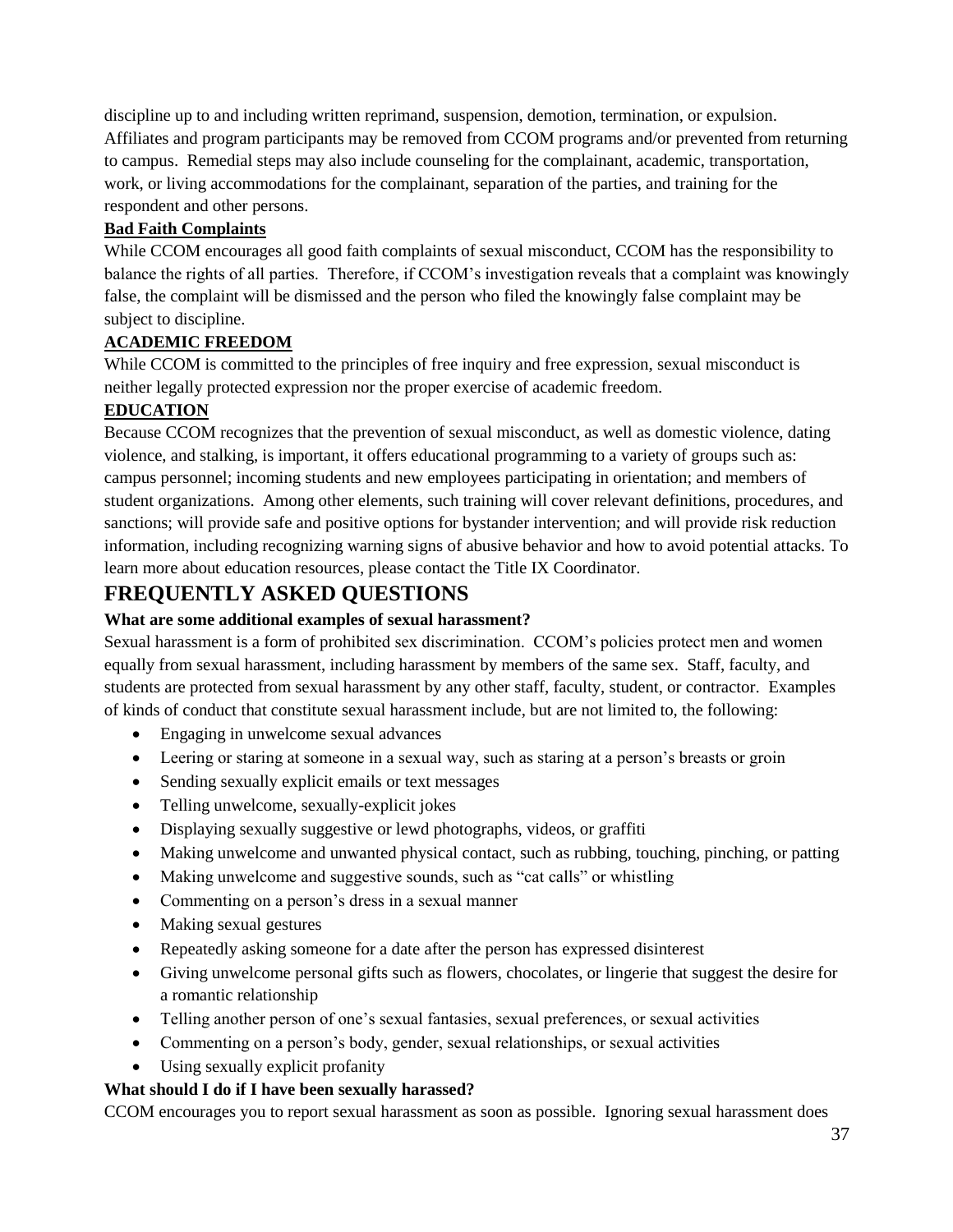not make it go away. And delayed reporting may limit CCOM's ability to investigate and remedy the sexual harassment.

If you are a student, you may report sexual harassment to the Title IX Coordinator. If you are the victim of sexual harassment that constitutes a crime, CCOM encourages you to also file a complaint with local law enforcement and to press charges.

You always have the option to directly confront the person that is harassing you. Sometimes, individuals are not aware that their behavior is offensive and quickly apologize and change their behavior once it is brought to their attention. However, you are not required or expected to confront your harasser prior to filing a complaint.

# **What are some additional examples of sexual violence?**

Sexual violence is a form of prohibited sexual harassment. Sexual violence includes physical sexual acts perpetrated against a person's will or where a person is incapable of giving consent due to use of drugs and/or alcohol or to an intellectual or other disability. Examples of kinds of conduct that constitute sexual violence include, but are not limited to, the following:

- The use of force or coercion to effect sexual intercourse or some other form of sexual contact with a person who has not given consent
- Having sexual intercourse with a person who is unconscious because of drug or alcohol use
- Hazing that involves penetrating a person's vagina or anus with an object
- Use of the "date rape drug" to effect sexual intercourse or some other form of sexual contact with a person
- One partner in a romantic relationship forcing the other to have sexual intercourse without the partner's consent
- Exceeding the scope of consent by engaging in a different form of sexual activity than a person has consented to
- Groping a person's breasts or groin on the dance floor or at a bar
- Knowingly transmitting a sexually transmitted disease such as HIV to another person through sexual activity
- Coercing someone into having sexual intercourse by threatening to expose their secrets
- Secretly videotaping sexual activity where the other party has not consented

#### **What constitutes "consent" for purposes of sexual violence?**

Lack of consent is a critical factor in determining whether sexual violence has occurred. Consent is informed, freely given, and mutually understood. Consent requires an affirmative act or statement by each participant. Consent is not passive.

- If coercion, intimidation, threats, and/or physical force are used, there is no consent.
- If a person is mentally or physically incapacitated or impaired by alcohol or drugs such that the person cannot understand the fact, nature, or extent of the sexual situation, there is no consent.
- If a person is asleep or unconscious, there is no consent.
- Consent to one form of sexual activity does not imply consent to other forms of sexual activity.
- Consent can be withdrawn. A person who initially consents to sexual activity is deemed not to have consented to any sexual activity that occurs after he or she withdraws consent.

#### **What should I do if I am a victim of sexual violence, domestic violence, dating violence, or stalking?**

Don't blame yourself. These crimes are never the victim's fault. Please contact the Title IX Coordinator as soon as possible for information on options and resources available to you. You may also wish to call local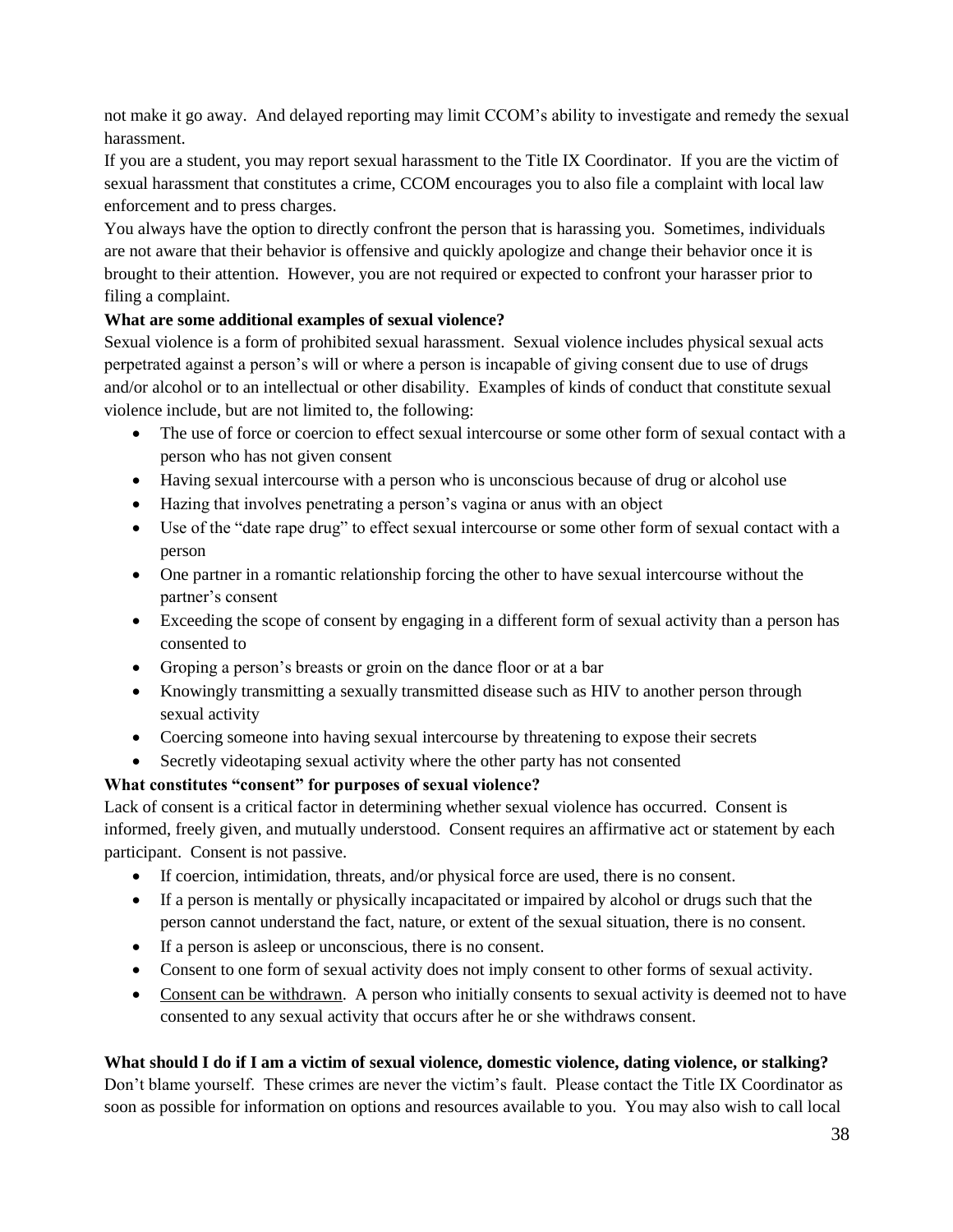law enforcement (911 if emergency), or the Chicago Rape Crises Hotline at (888) 293- 2080 and/or Rape Victim Advocates at (312) 443-9603. For more information about any of these services, please contact, the Title IX Coordinator.

If you are the victim of sexual violence, domestic violence, or dating violence, do everything possible to preserve evidence by making certain that the crime scene is not disturbed. Preservation of evidence may be necessary for proof of the crime or in obtaining a protection order. Victims of sexual violence, domestic violence, or dating violence should not bathe, urinate, douche, brush teeth, or drink liquids until after they are examined and, if necessary, a rape examination is completed. Clothes should not be changed. When necessary, seek immediate medical attention at an area hospital such as Northwestern at (312) 926-2000 or Stroger Hospital (Cook County) at (312) 864-6000, and take a full change of clothing, including shoes, for use after a medical examination.

It is also important to take steps to preserve evidence in cases of stalking, to the extent such evidence exists. In cases of stalking, evidence is more likely to be in the form of letters, emails, text messages, etc. rather than evidence of physical contract and violence.

#### **Can I make a complaint of sexual violence against my boyfriend or girlfriend?**

Anyone can commit sexual violence, even if you and that person are in a romantic relationship. The critical factor is consent. If your boyfriend or girlfriend perpetrates a sexual act against you without your consent, such conduct constitutes sexual violence, and you may make a complaint. This type of conduct and other types of conduct perpetrated by your boyfriend or girlfriend may also be classified as domestic violence or dating violence.

# **What should I do if someone who is not a CCOM student or employee engages in sexual misconduct against me?**

CCOM's policies protect you from sexual misconduct perpetrated by vendors, contractors, and other third parties that you encounter in your CCOM learning and employment environment. If you believe that you have been subject to conduct that violates these policies, you should report the sexual misconduct just as if it were committed by a CCOM student or employee.

#### **What should I do if a student or CCOM employee engages in sexual misconduct against me but we are off campus?**

It is possible for off-campus conduct between CCOM employees or students to contribute to a hostile working or academic environment or otherwise violate CCOM's policies. You may make a complaint of sexual misconduct even if the conduct occurs off-campus.

#### **What should I do if I observe sexual misconduct, but it is not directed at me?**

Anyone that witnesses sexual misconduct, even it is directed at someone else, can still feel uncomfortable and harassed. If you are a student and witness conduct that you believe constitutes sexual misconduct, please make a complaint in the same manner as if the conduct was directed against you. If you are an employee or staff member of CCOM, it is your duty to report conduct that constitutes sexual misconduct. **What is the role of the Title IX Coordinator?**

The Title IX Coordinator oversees CCOM's compliance with Title IX and receives inquiries regarding Title IX, including complaints of sexual misconduct. The Title IX Coordinator has received special training on CCOM's policies and procedures pertaining to sexual misconduct, and is available to answer questions about those policies and procedures, respond to complaints, and assist you in identifying other resources to aid in your situation.

#### **If I make a complaint of sexual misconduct, will it be treated confidentially?**

CCOM will take reasonable and appropriate steps to preserve the confidentiality of the parties to the complaint and to protect the confidentiality of information gathered during the investigation. However,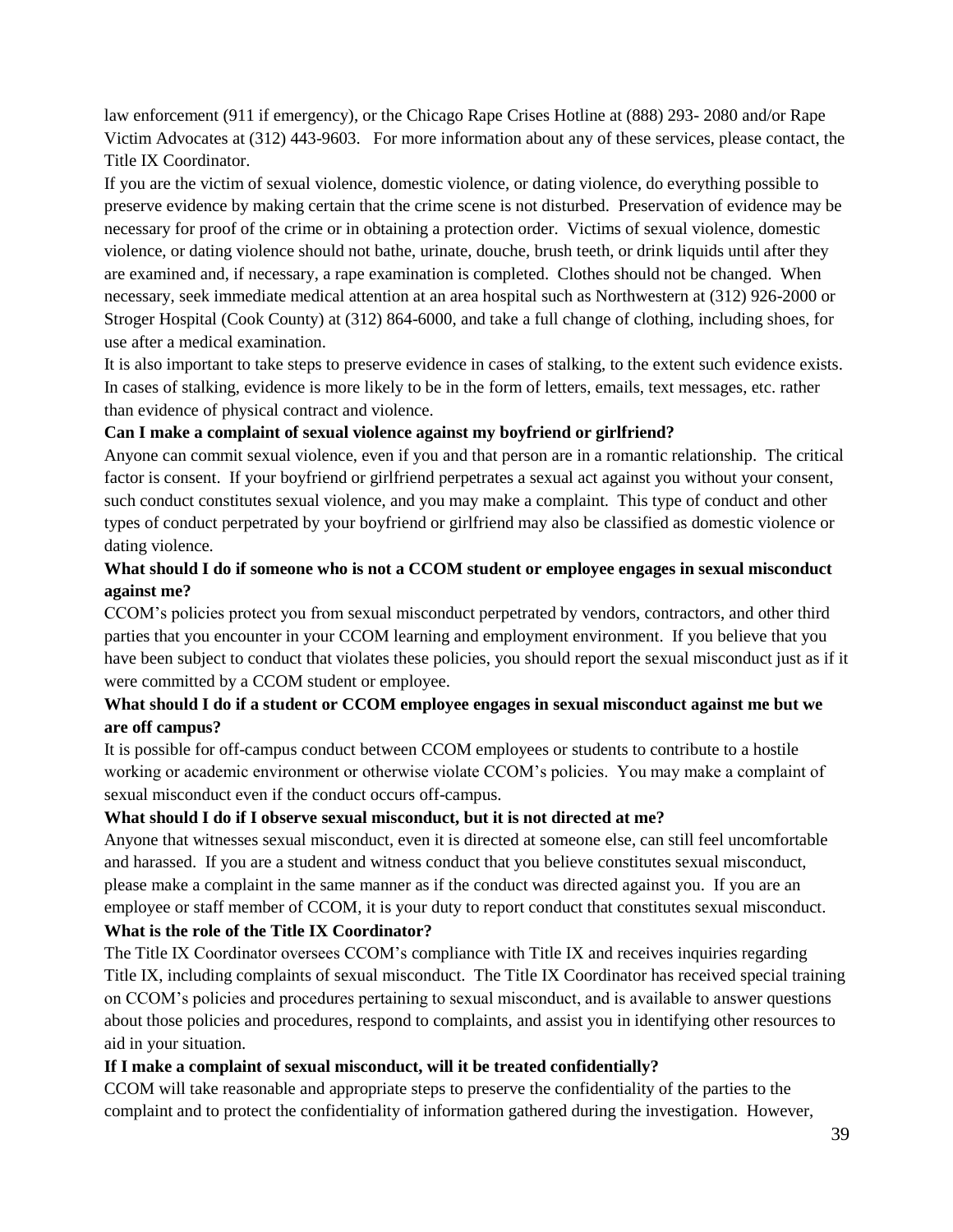CCOM has an obligation to provide a safe and non-discriminatory environment for all students and employees. Therefore, no unconditional promises of confidentiality can be provided. However, Rape Victim Advocates has confidential advisors, and are not employed by CCOM and hold professional's licenses requiring confidentiality.

#### **Who is typically involved in investigating a complaint of sexual misconduct?**

CCOM's Title IX Coordinator will be involved in investigating complaints of sexual harassment. The Title IX Coordinator may appoint another member of the staff to investigate and resolve the complaint. The process of gathering evidence will necessarily require the involvement of the complainant, the respondent, and any witnesses to the incident that gave rise to the complaint. In sum, it will involve those persons necessary to fairly and completely investigate the complaint and resolve it.

#### **What are the possible outcomes of an investigation into a complaint?**

The outcome will be determined based on the totality of the evidence using a preponderance of the evidence standard (i.e., it is more likely than not). If the preponderance of the evidence does not support a finding that the incident occurred, then the complaint is resolved in favor of the accused. If, however, the preponderance of the evidence supports that sexual misconduct occurred, the actions taken by CCOM will include those necessary to maintain an environment free from discrimination and harassment and to protect the safety and well-being of the complainant and other members of CCOM community. Such actions will also include reasonable steps to correct the effects of such conduct on the complainant and others and to prevent the recurrence of discrimination, harassment, and retaliation. Examples of such action include: no-contact orders, classroom reassignment, the provision of counseling or other support services, training, and discipline for the perpetrator, including up to termination, expulsion, or other appropriate institutional sanctions.

#### **May I have a support person/advisor with me in the investigation process?**

During the investigation process, both a complainant (i.e., the accuser) and a respondent (i.e., the accused) may ask a support person/advisor to accompany him or her at all stages of the process. In cases involving multiple complainants or respondents, the support person/advisor cannot be another complainant or respondent. The support person/advisor does not serve as an advocate on behalf of the complainant or respondent, may not be actively involved in any proceedings, and he or she must agree to maintain the confidentiality of the process.

#### **What should I do if I am retaliated against for making a complaint of sexual misconduct?**

CCOM's Title IX: Sexual Misconduct Policy prohibits retaliation against any person for making a good faith complaint of sexual misconduct and/or cooperating in the investigation of (including testifying as a witness to) such complaint. Retaliation is a serious violation that can subject the offender to sanctions independent of the merits of the underlying allegation of sexual misconduct. If you feel you are the victim of retaliation in violation of this policy, you should report the retaliation just as you would a complaint of sexual misconduct.

#### **How does CCOM handle a bad faith allegation of sexual misconduct?**

A bad faith allegation of sexual misconduct occurs when the accuser intentionally reports information or incidents that he or she knows to be untrue. Failure to prove a complaint of sexual misconduct is not equivalent to a bad faith allegation. CCOM may impose sanctions against an individual who knowingly makes false allegations of sexual misconduct.

# **PROCEDURES TO RESOLVE COMPLAINTS UNDER CCOM's TITLE IX POLICY**

**I. General Principles**

**Administration**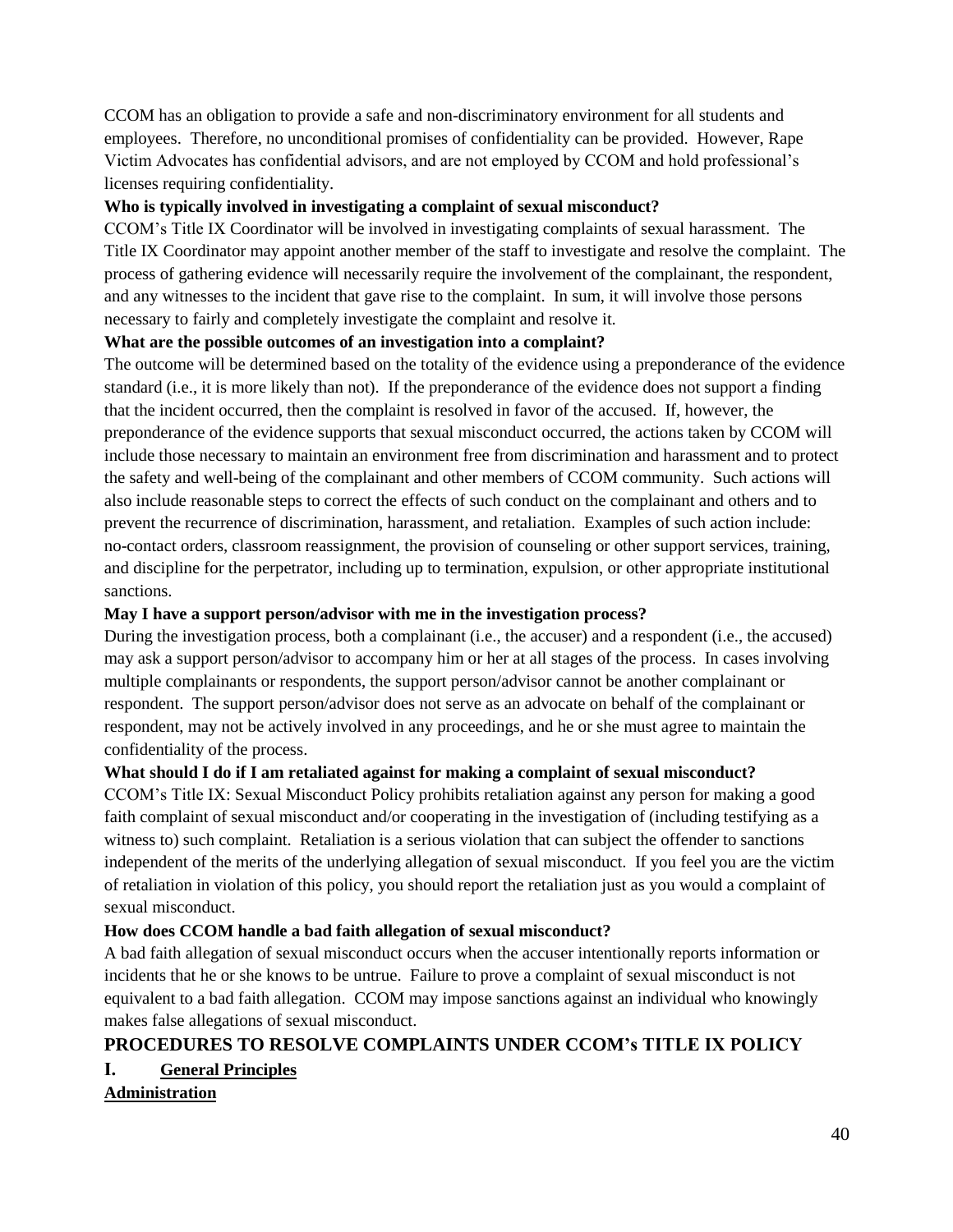For purposes of these procedures, "Investigating Officer" means the Title IX Coordinator, and/or his or her designee. The Investigating Officer shall have responsibility for administering these complaint resolution procedures.

#### **Promptness, Fairness and Impartiality**

These procedures provide for prompt, fair, and impartial investigations and resolutions. The Investigating Officer shall discharge his or her obligations under these complaint resolution procedures fairly and impartially. If the Investigating Officer determines that he or she cannot apply these procedures fairly and impartially because of the identity of a complainant, respondent, or witness, or due to any other conflict of interest, the Investigating Officer shall designate another appropriate individual to administer these procedures.

#### **Training**

These procedures will be implemented by officials who receive annual training on the issues related to sexual misconduct, domestic violence, dating violence, and stalking and how to conduct an investigation and hearing process that protects the safety of victims and promotes accountability.

#### **Investigation and Resolution of the Complaint Commencement of the Investigation**

Once a complaint is made, the Investigating Officer will commence an investigation of it as soon as practicable, but not later than seven (7) days after the complaint is made. The purpose of the investigation is to determinate whether it is more likely than not that the alleged behavior occurred and, if so, whether it constitutes sexual misconduct. During the course of the investigation, the Investigating Officer may receive counsel from CCOM administrators, CCOM's attorneys, or other parties as needed.

In certain narrow circumstances, the Investigating Officer may commence an investigation even if the complainant requests that the matter not be pursued. In such a circumstance, the Investigating Officer will take all reasonable steps to investigate and respond to the matter in a manner that is informed by the complainant's articulated concerns.

#### **Content of the Investigation**

During the investigation, the complainant will have the opportunity to describe his or her allegations and present supporting witnesses or other evidence. The respondent will have the opportunity to respond to the allegations and present supporting witnesses or other evidence. The Investigating Officer will review the statements and evidence presented and may, depending on the circumstances, interview others with relevant knowledge, review documentary materials, and take any other appropriate action to gather and consider information relevant to the complaint. All parties and witnesses involved in the investigation are expected to cooperate and provide complete and truthful information.

#### **Support Person/Advisor**

During the investigation process, both a complainant and a respondent may ask a support person/advisor to accompany him or her at all stages of the process. In cases involving multiple complainants or respondents, the support person/advisor cannot be another complainant or respondent. The support person/advisor does not serve as an advocate on behalf of the complainant or respondent, may not be actively involved in any proceedings, and he or she must agree to maintain the confidentiality of the process.

#### **Interim Measures**

At any time during the investigation, the Investigating Officer may determine that interim remedies or protections for the parties involved or witnesses are appropriate. These interim remedies may include separating the parties, placing limitations on contact between the parties, suspension, or making alternative class-placement or workplace arrangements. Failure to comply with the terms of these interim remedies or protections may constitute a separate violation of the Title IX: Sexual Misconduct Policy.

#### **Pending Criminal Investigation**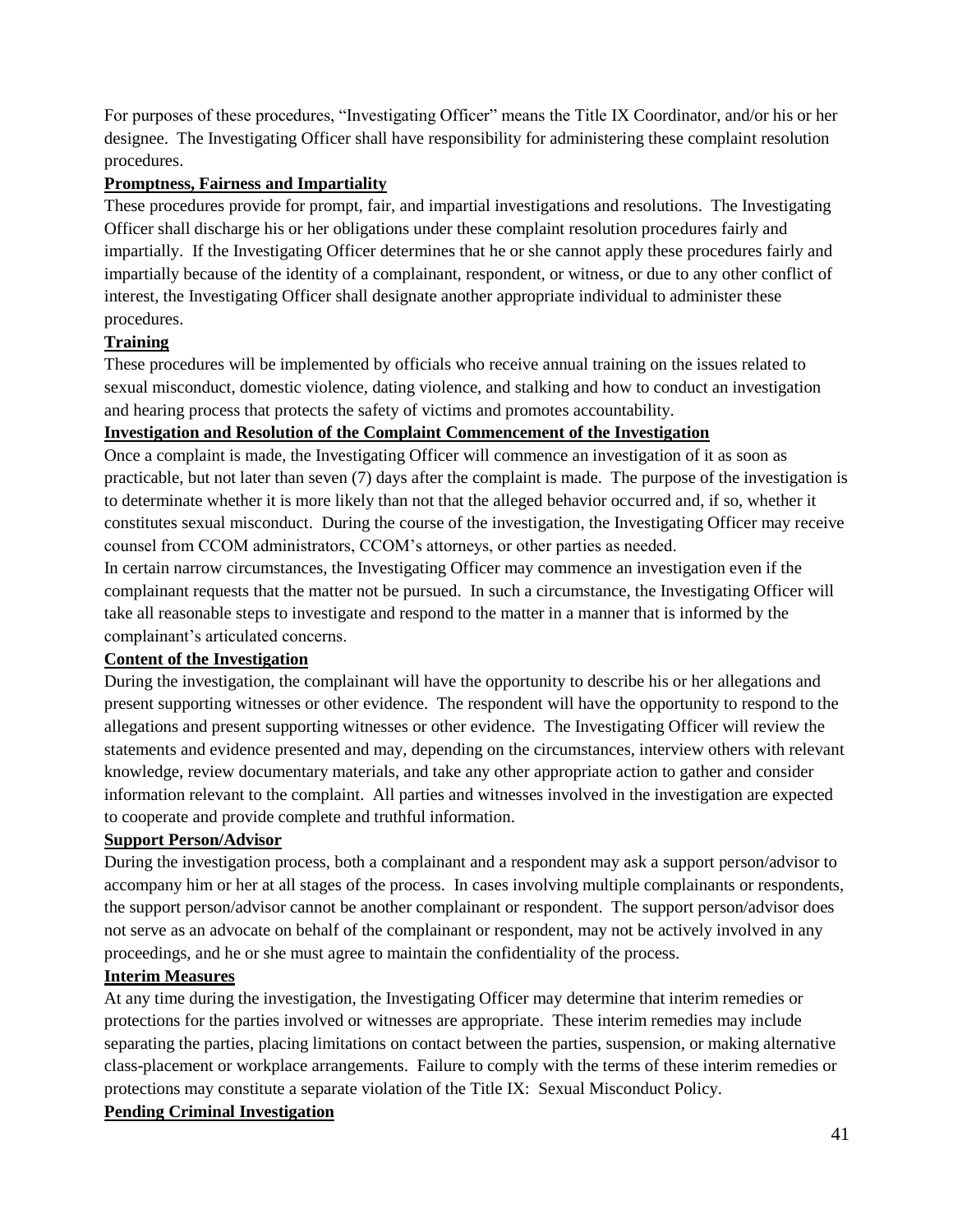Some instances of sexual misconduct may also constitute criminal conduct. In such instances, the complainant is also encouraged to file a report with the appropriate law enforcement authorities and, if requested, CCOM will assist the complainant in doing so. The pendency of a criminal investigation, however, does not relieve CCOM of its responsibilities under Title IX. Therefore, to the extent doing so does not interfere with any criminal investigation, CCOM will proceed with its own investigation and resolution of the complaint.

#### **Resolution**

At the conclusion of the investigation, the Investigating Officer will prepare a written report. The written report will explain the scope of the investigation, identify findings of fact, and state whether any allegations in the complaint were found to be substantiated by a preponderance of the evidence.

If the written report determines that sexual misconduct occurred, the Investigating Officer shall set forth in an addendum to the written report those steps necessary to maintain an environment free from discrimination and harassment and to protect the safety and well-being of the complainant and other members of CCOM Community. Such actions will also include reasonable steps to correct the effects of such conduct on the complainant and others and to prevent the recurrence of discrimination, harassment, and retaliation. Examples of such action include: no-contact orders, classroom reassignment, the provision of counseling or other support services, training, and discipline for the perpetrator, including up to termination, expulsion, or other appropriate institutional sanctions.

The complainant and the respondent will receive a copy of the written report and any addendum within three (3) days of its completion. If necessary, the version of the addendum provided to the complainant and/or respondent will be redacted to ensure that information concerning any remedial and/or disciplinary measures is disclosed in a manner consistent with Title IX, the Family Educational Rights and Privacy Act ("FERPA"), and the Clery Act, as explained by the April 4, 2011 Dear Colleague Letter issued by the U.S. Department of Education. [https://www.ed.gov/news/press-releases/us-department-education-releases](https://www.ed.gov/news/press-releases/us-department-education-releases-guidance-schools-ensuring-equity-and-providing-behavioral-supports-students-disabilities)[guidance-schools-ensuring-equity-and-providing-behavioral-supports-students-disabilities](https://www.ed.gov/news/press-releases/us-department-education-releases-guidance-schools-ensuring-equity-and-providing-behavioral-supports-students-disabilities) The written report of the Investigating Officer shall be final subject only to the right of appeal set forth in Section IV below.

# **Special Procedure Concerning Complaints Against The President/Chief Operating Officer, The Title IX Coordinator, Or Other Administrators Ranked Higher Than The Title IX Coordinator**

If a complaint involves alleged conduct on the part of CCOM's President and Chief Executive Officer or CCOM's Vice President, CCOM's Governing Board will designate the Investigating Officer. Based on the information gathered by the investigation, the Governing Board will prepare and issue the written report determining the complaint. The determination of the Governing Board is final and not subject to appeal. If a complaint involves alleged conduct on the part of the Title IX Coordinator, CCOM's President will designate the Investigating Officer. Based on the information gathered by the investigation, the President will prepare and issue the written report determining the complaint. The determination of the President is final and not subject to appeal.

#### **Informal Resolution**

.

Informal means of resolution, such as mediation, may be used in lieu of the formal investigation and determination procedure. However, informal means may only be used with the complainant's voluntary cooperation and the involvement of the Title IX Coordinator at the campus to which the complaint pertains. The complainant, however, will not be required to work out the problem directly with the respondent. Moreover, the complainant may terminate any such informal means at any time. In any event, informal means, even on a voluntary basis, will not be used to resolve complaints alleging any form of sexual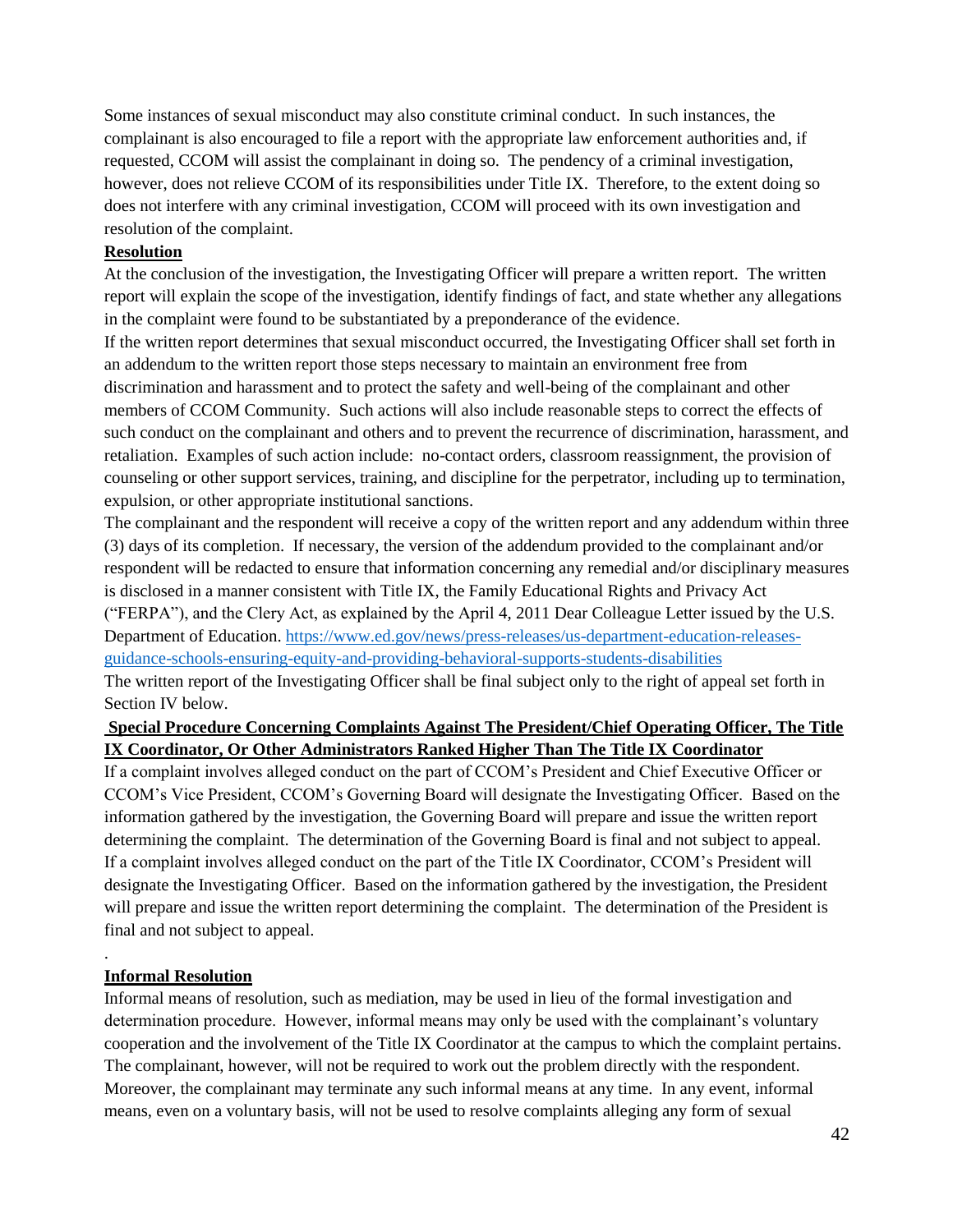violence.

# **Timing of the Investigation**

CCOM will endeavor to conclude its investigation and resolution of the complaint within sixty (60) calendar days of receiving it. Both the complainant and the respondent will be given periodic updates regarding the status of the investigation. If either the complainant or respondent needs additional time to prepare or to gather their witnesses or information, they shall notify the Investigating Officer in writing explaining how much additional time is needed and why it is needed. The Investigating Officer shall respond to any such request within three (3) days.

# **Rights of the Parties**

During the investigation and resolution of a complaint, the complainant and respondent shall have equal rights. They include:

- Equal opportunity to identify and have considered witnesses and other relevant evidence
- Similar and timely access to all information considered by the Investigating Officer
- Equal opportunity to review any statements or evidence provided by the other party
- Equal access to review and comment upon any information independently developed by the Investigating Officer

# **Appeals Grounds of Appeal**

The complainant or respondent may appeal the determination of a complaint only on the following grounds:

- The decision was contrary to the substantial weight of the evidence
- There is a substantial likelihood that newly discovered information, not available at the time evidence was presented to the Investigating Officer, would result in a different decision
- Bias or prejudice on the part of the Investigating Officer, or
- The punishment or the corrective action imposed is disproportionate to the offense

# **Method of Appeal**

Appeals must be filed with CCOM's President, Janice Parker, within ten (10) days of receipt of the written report determining the outcome of the complaint. The appeal must be in writing and contain the following:

- Name of the complainant
- Name of the respondent
- A statement of the determination of the complaint, including corrective action if any
- A detailed statement of the basis for the appeal including the specific facts, circumstances, and argument in support of it, and
- Requested action, if any.

The appellant may request a meeting with the President, but the decision to grant a meeting is within the President's discretion. However, if a meeting is granted, then the other party will be granted a similar opportunity. The President may be contacted at:

> Yili Guo President Chicago College of Oriental Medicine 180 N. Wabash, Suite 801 Chicago, IL 60601 312.368.0900 [yili.guo@ccoom.org](mailto:yili.guo@ccoom.org)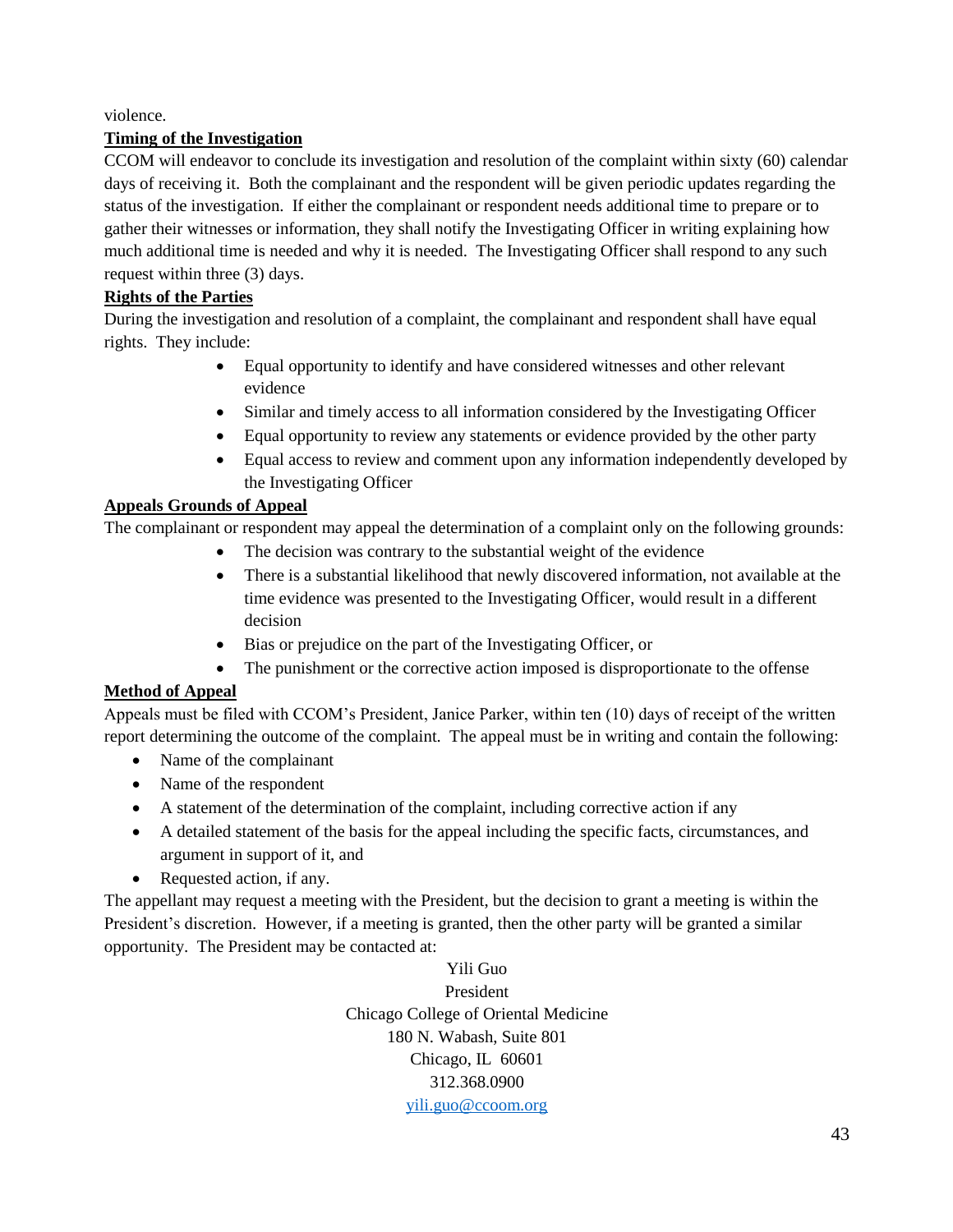# **Resolution of the Appeal**

The President will resolve the appeal within fifteen (15) days of receiving it and may take any and all actions that he/she determines to be in the interest of a fair and just decision. The decision of the President is final. The President shall issue a short and plain, written statement of the resolution of the appeal, including any changes made to the Investigating Officer's previous written determination. The written statement shall be provided to the complainant, respondent, Title IX Coordinator within three (3) days of the resolution.

# **Documentation**

Throughout all stages of the investigation, resolution, and appeal, the Investigating Officer, the Title IX Coordinator and the President as the case may be, are responsible for maintaining documentation of the investigation and appeal, including documentation of all proceedings conducted under these complaint resolution procedures, which may include written findings of fact, transcripts, and audio recordings.

#### **Intersection With Other Procedures**

These complaint resolution procedures are the exclusive means of resolving complaints alleging violations of the Title IX: Sexual Misconduct Policy. To the extent there are any inconsistencies between these complaint resolution procedures and other CCOM grievance, complaint, or discipline procedures, these complaint resolution procedures will control the resolution of complaints alleging violations of the Title IX: Sexual Misconduct Policy.

# **Explanation of Rights and Options After Filing a Complaint Under the Title IX: Sexual Misconduct Policy**

The following information provides a short summary of your rights and options after filing a complaint.

# **I. General Information**

- It is extremely important that you preserve evidence as it may be necessary to prove the complaint you are making or needed to obtain a protection order. In the case of physical violence, including sexual violence, domestic violence, and dating violence, you should go directly to the emergency room and should not bathe, urinate, douche, brush teeth, drink liquids, or change clothes until after you are examined and, if necessary, a rape examination is completed.
- Once you have made a complaint, you have several options, including, but not limited to:
	- o Contacting parents or a relative
	- o Seeking legal advice
	- o Seeking personal counseling
	- o Pursing legal action against the perpetrator
	- o Pursing disciplinary action
	- o Requesting that no further action be taken
- If requested, the Title IX Coordinator will assist you in contacting local law enforcement regarding the incident. You may decline to notify such authorities.
- If you have obtained a temporary restraining order or other no contact order against the alleged perpetrator from a criminal, civil, or tribal court, please provide such information to the Title IX Coordinator. The CCOM will take all reasonable and legal action to implement the order.

#### **II. Institutional Procedures**

• CCOM's Title IX: Sexual Misconduct Policy: